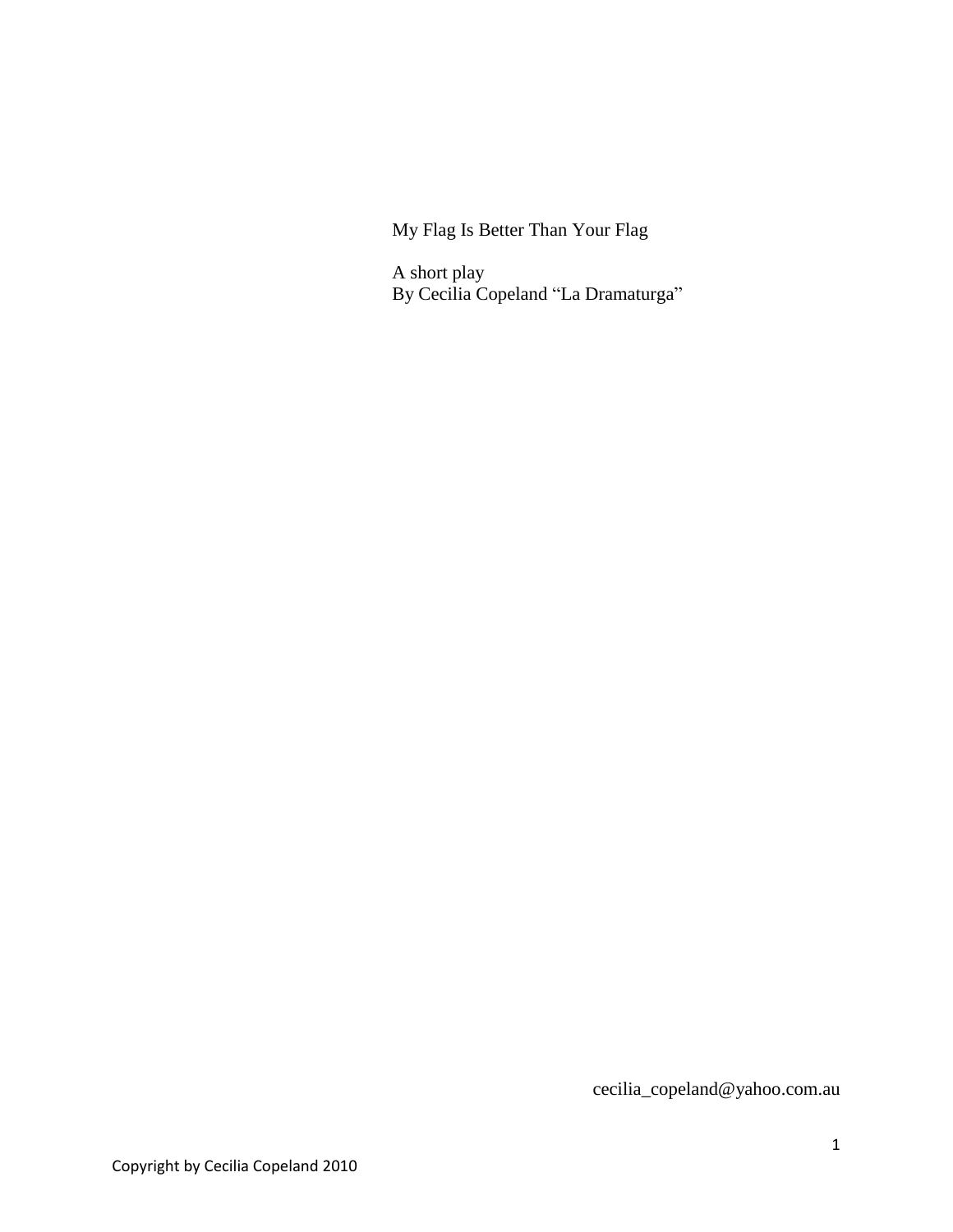PUPPET1 Any sex, any age PUPPET2 Any sex, any age

> PUPPET1 and PUPPET2 are on the street waving clear plastic ponchos on poles as Flags.

#### PUPPET1

Hey! My Flag is better than your flag!

#### PUPPET<sub>2</sub>

My flag is better than your flag!

#### PUPPET<sub>1</sub>

My flag is beautiful and it stands for beautiful people. So like all you people there, you stunningly gorgeous, beautiful people out there, My Flag stands for you!

#### PUPPET2

Whatever! First of all, you flag is ugly, and second, My Flag is way better. It stands for all the sexy people. It stands for all the strong, smart, sexy people. All you strong, smart, Sexy people out there, You know My Flag is your flag!

#### PUPPET1

Just look at how terrible your flag is! Those colors don't even go together, and that shape! What is that symbol? What does it even mean?

#### PUPPET<sub>2</sub>

You should talk! You think the design on your flag actually means anything? Look at it. It's just a bunch of shapes and colors! It doesn't mean anything at all.

#### PUPPET1

My shapes and colors stand for everything that is good and right in the world and anyone who stands against my flag is the enemy!

#### PUPPET2

I have always been your enemy! You and everyone who stands behind that stupid fucking flag of yours. I should bury your flag. I should rip it up and burry it!

#### PUPPET1

Yeah, well I should burn your flag to a cinder. I should get some lighter fluid… Wait I have some right here…

#### PUPPET2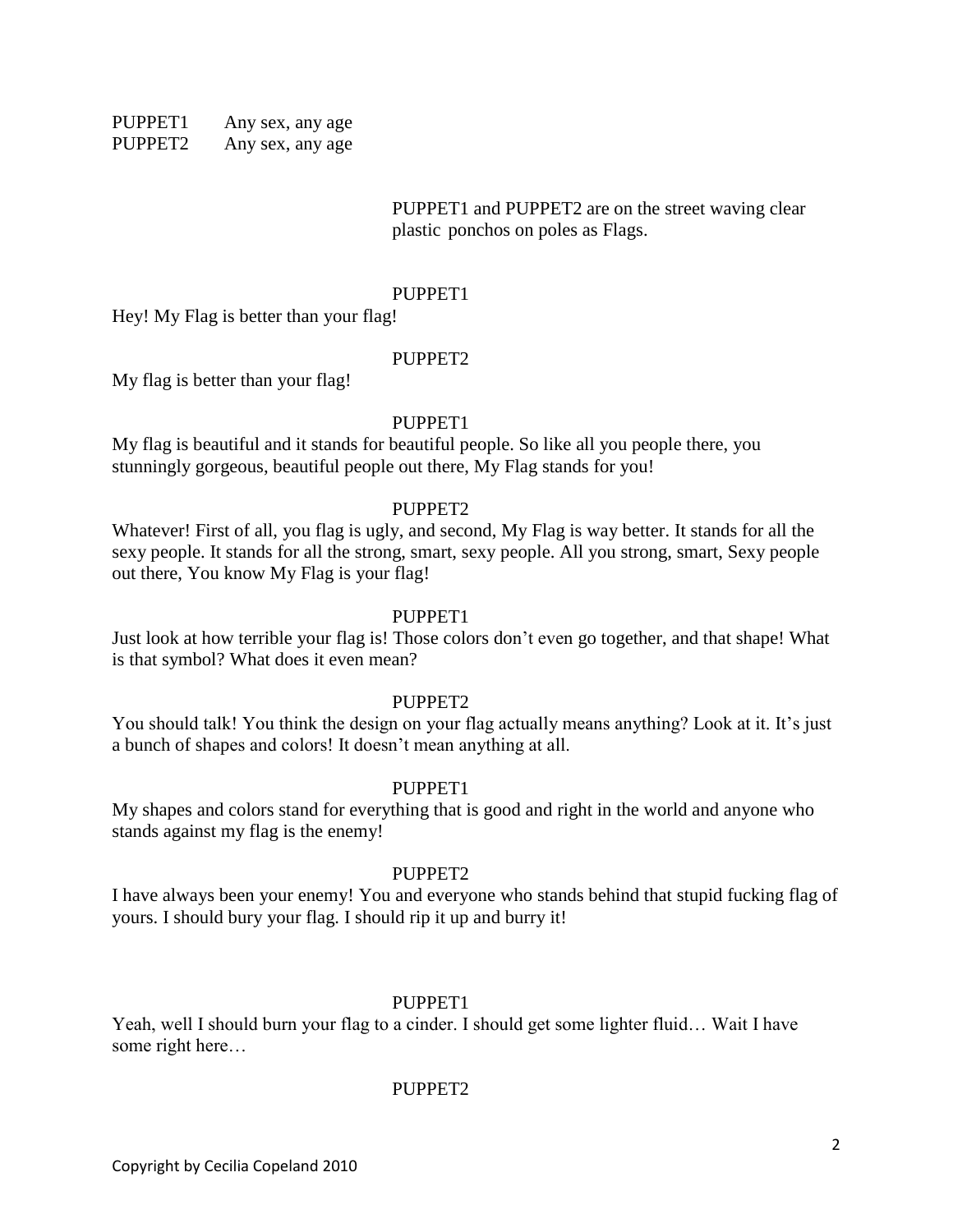If you even think about touching my flag I swear to god I will fucking kill you.

#### PUPPET<sub>1</sub>

Good luck. You and all your flag wavers are weak. Good luck trying to hurt me. I'll just drop a bomb on you.

#### PUPPET<sub>2</sub>

You don't have a bomb, You're too stupid to make a bomb. I have lots of bombs and I could kill you by pressing this button.

#### PUPPET<sub>1</sub>

I'd like to see you try it!

#### PUPPET2

Alright people. All my flag people, don't you think I should kill her? I mean that flag waver thinks they're better than us! They think we're stupid? They think we're weak! We're not weak are we?

(Pause.)

I know you think the same way I do so I'm gonna go ahead and push the button.

## PUPPET<sub>1</sub>

Wait.

#### PUPPET2

What?

#### PUPPET1

I have a bomb now too. If you press your button I'll press mine.

#### PUPPET2

You'll be dead by the time I press my button.

#### PUPPET1

I'm fine with both of us pressing our buttons at the same time because I'm confident that my flag will protect me. But quickly, just before we do this…

Yeah?

# PUPPET2

#### PUPPET1

You're flag sucks!!!

#### PUPPET2

We'll see about that. Go ahead and push your button. My Flag will Easily protect me.